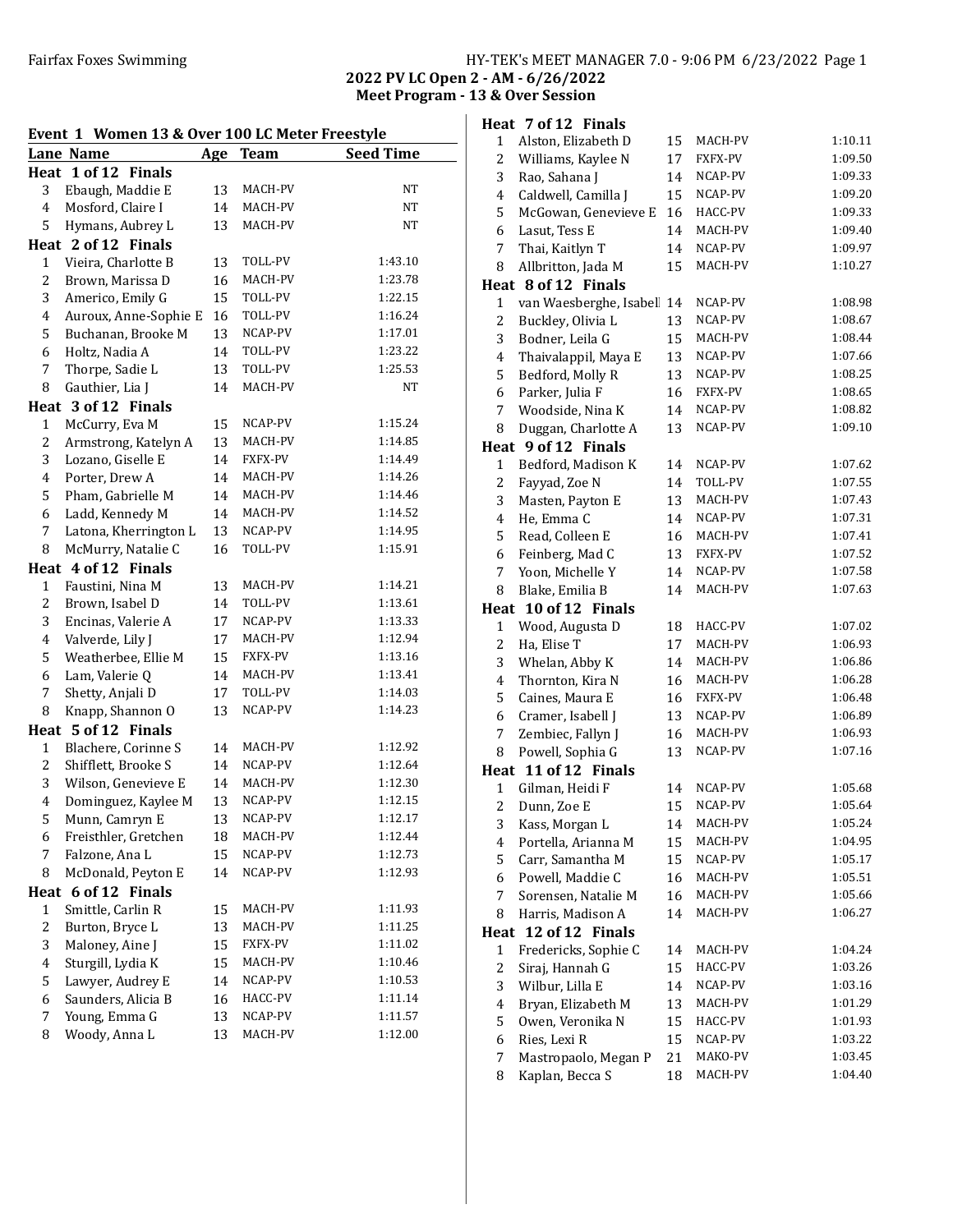# Fairfax Foxes Swimming Table 1986 and HY-TEK's MEET MANAGER 7.0 - 9:06 PM 6/23/2022 Page 2

2022 PV LC Open 2 - AM - 6/26/2022 Meet Program - 13 & Over Session

| Event 2 Men 13 & Over 100 LC Meter Freestyle |                                     |     |             |                  |  |  |
|----------------------------------------------|-------------------------------------|-----|-------------|------------------|--|--|
|                                              | <b>Lane Name</b>                    | Age | <b>Team</b> | <b>Seed Time</b> |  |  |
|                                              | Heat 1 of 13 Finals                 |     |             |                  |  |  |
| 2                                            | Tidd, Elias M                       | 13  | HACC-PV     | NT               |  |  |
| 3                                            | Edwards, Mark M                     | 13  | MACH-PV     | NT               |  |  |
| $\overline{4}$                               | Robbins, Alexander H                | 16  | MACH-PV     | NT               |  |  |
| 5                                            | SiMa, Haohan                        | 15  | TOLL-PV     | NT               |  |  |
| 6                                            | Wahl, Jake H                        | 13  | TOLL-PV     | NT               |  |  |
|                                              | Heat 2 of 13 Finals                 |     |             |                  |  |  |
| 1                                            | Cantrell, William T                 | 14  | MACH-PV     | 1:30.28          |  |  |
| 2                                            | Alami, Adam O                       | 15  | MACH-PV     | 1:19.92          |  |  |
| 3                                            | Melluzzo, Mike J                    | 13  | TOLL-PV     | 1:19.43          |  |  |
| $\overline{4}$                               | Koko, Josiah C                      | 13  | TOLL-PV     | 1:15.57          |  |  |
| 5                                            | Branham, Conor J                    | 13  | MACH-PV     | 1:17.76          |  |  |
| 6                                            | Rabe, Xavier I                      | 13  | NCAP-PV     | 1:19.51          |  |  |
| 7                                            | Iaci, Luca M                        | 14  | MACH-PV     | 1:27.11          |  |  |
| 8                                            | Haag, Matisse A                     | 14  | TOLL-PV     | 1:39.82          |  |  |
| Heat                                         | 3 of 13 Finals                      |     |             |                  |  |  |
| 1                                            | Borodin, Weston S                   | 15  | MACH-PV     | 1:14.99          |  |  |
| 2                                            | Bierstine, Nick J                   | 15  | MACH-PV     | 1:13.07          |  |  |
| 3                                            | Nguyen, Blake R                     | 13  | MACH-PV     | 1:12.49          |  |  |
| 4                                            | Duma, John M                        | 14  | TOLL-PV     | 1:11.29          |  |  |
| 5                                            | Demissie, Matthew B                 | 14  | NCAP-PV     | 1:12.09          |  |  |
| 6                                            |                                     | 13  | MACH-PV     | 1:12.76          |  |  |
| 7                                            | Abney, Jake G<br>Cafer, Alexander B | 13  | MACH-PV     | 1:14.49          |  |  |
| 8                                            | Wick, Graham F                      |     | TOLL-PV     | 1:15.37          |  |  |
|                                              |                                     | 15  |             |                  |  |  |
|                                              | Heat 4 of 13 Finals                 |     | MACH-PV     | 1:10.85          |  |  |
| $\mathbf{1}$                                 | Abney, Luke G                       | 13  | NCAP-PV     | 1:10.56          |  |  |
| 2                                            | Philipov, Michael A                 | 13  | NCAP-PV     | 1:08.68          |  |  |
| 3                                            | Ellinger, Jack O                    | 14  |             |                  |  |  |
| 4                                            | Tranchemontagne, Dani 13            |     | MACH-PV     | 1:08.33          |  |  |
| 5                                            | Scherr, Aiden W                     | 14  | TOLL-PV     | 1:08.45          |  |  |
| 6                                            | Chavez, Marco A                     | 13  | MACH-PV     | 1:09.50          |  |  |
| 7                                            | Meade, Evan J                       | 15  | HACC-PV     | 1:10.82          |  |  |
| 8                                            | White, Greyson N                    | 13  | NCAP-PV     | 1:11.09          |  |  |
|                                              | Heat 5 of 13 Finals                 |     |             |                  |  |  |
| 1                                            | De Angelis, Pietro                  | 13  | TOLL-PV     | 1:08.13          |  |  |
| $\overline{2}$                               | Flickinger, Ryan G                  | 13  | MACH-PV     | 1:08.12          |  |  |
| 3                                            | Hong, Ryan J                        | 17  | TOLL-PV     | 1:07.87          |  |  |
| $\overline{4}$                               | McCaffrey, John E                   | 16  | TOLL-PV     | 1:07.41          |  |  |
| 5                                            | Kien, Kayden T                      | 14  | NCAP-PV     | 1:07.55          |  |  |
| 6                                            | Uribe, Daniel K                     | 13  | NCAP-PV     | 1:07.96          |  |  |
| 7                                            | Bewley, Josh S                      | 15  | NCAP-PV     | 1:08.12          |  |  |
| 8                                            | Damian, Darius                      | 13  | HACC-PV     | 1:08.18          |  |  |
| Heat                                         | 6 of 13 Finals                      |     |             |                  |  |  |
| 1                                            | Neykov, Martin B                    | 13  | MACH-PV     | 1:07.28          |  |  |
| 2                                            | Ahmed, Bassem S                     | 13  | NCAP-PV     | 1:06.99          |  |  |
| 3                                            | Ford, Brendan S                     | 14  | MACH-PV     | 1:06.83          |  |  |
| 4                                            | Radio, Eli J                        | 15  | MACH-PV     | 1:06.43          |  |  |
| 5                                            | Tragle, Harrison S                  | 13  | NCAP-PV     | 1:06.60          |  |  |
| 6                                            | Thornton, Sandro K                  | 13  | MACH-PV     | 1:06.91          |  |  |
| 7                                            | Allen, Parker T                     | 14  | MACH-PV     | 1:07.26          |  |  |
| 8                                            | Howard, Marshall T                  | 14  | NCAP-PV     | 1:07.40          |  |  |

|                         | Heat 7 of 13 Finals                      |          |                    |                |
|-------------------------|------------------------------------------|----------|--------------------|----------------|
| 1                       | Murphy, Carter E                         | 13       | NCAP-PV            | 1:05.56        |
| 2                       | Fulwiler, Levi A                         | 14       | NCAP-PV            | 1:05.47        |
| 3                       | Liu, Matt                                | 15       | NCAP-PV            | 1:05.14        |
| 4                       | Saunders, Danny H                        | 14       | HACC-PV            | 1:04.93        |
| 5                       | Brown, Kaeden M                          | 15       | MACH-PV            | 1:05.09        |
| 6                       | Hejmo, Alex G                            | 14       | MACH-PV            | 1:05.20        |
| 7                       | Kaplan, Ari J                            | 15       | MACH-PV            | 1:05.51        |
| 8                       | Bajwa, John C                            | 15       | MACH-PV            | 1:05.99        |
|                         | Heat 8 of 13 Finals                      |          |                    |                |
| 1                       | Miller, Ryan A                           | 13       | UN-NC-PV           | 1:04.47        |
| 2                       | Rayson, Kellan S                         | 14       | MACH-PV            | 1:04.10        |
| 3                       | Kalka, Thomas R                          | 14       | NCAP-PV            | 1:03.76        |
| 4                       | Laine, Chase L                           | 14       | NCAP-PV            | 1:03.73        |
| 5                       | Vikhman, Nathan K                        | 16       | UN-HA-PV           | 1:03.74        |
| 6                       | Rowley, Jake D                           | 14       | NCAP-PV            | 1:03.78        |
| 7                       | Lozano, Alex C                           | 16       | FXFX-PV            | 1:04.13        |
| 8                       | Eachus, Robert C                         | 15       | MACH-PV            | 1:04.91        |
|                         | Heat 9 of 13 Finals                      |          |                    |                |
| 1                       | Cortez Martinez, Adrian                  | 13       | NCAP-PV            | 1:03.57        |
| 2                       | Weinstock, Harrison L                    | 16       | MACH-PV            | 1:03.51        |
| 3                       | Ha, Sam J                                | 15       | NCAP-PV            | 1:03.45        |
| 4                       | Bak, Noah J                              | 14       | MACH-PV            | 1:03.24        |
| 5                       | Hong, Darren N                           | 16       | TOLL-PV            | 1:03.43        |
| 6                       | Lepine, Stephen P                        | 16       | TOLL-PV            | 1:03.51        |
| 7                       | Caputo, Quinn M                          | 13       | NCAP-PV            | 1:03.55        |
| 8                       | Bair, Lukas J                            | 14       | NCAP-PV            | 1:03.66        |
| Heat                    | 10 of 13 Finals                          |          |                    |                |
| 1                       | Hutchison, Mejd R                        | 14       | NCAP-PV            | 1:02.81        |
| 2                       | Jones, Deji E                            | 16       | MACH-PV            | 1:02.68        |
| 3                       | Wilkinson, Caden W                       | 15       | MACH-PV            | 1:02.58        |
| 4                       | Romero, Elioenai R                       | 16       | HACC-PV            | 1:02.20        |
| 5                       | Loughmiller, Ben M                       | 15       | FXFX-PV            | 1:02.35        |
| 6                       | Black, Joshua M                          | 16       | MACH-PV            | 1:02.67        |
| 7                       | Reddish, Bobby F                         | 15       | <b>FXFX-PV</b>     | 1:02.74        |
| 8                       | Zelinsky, Peter C                        | 19       | MACH-PV            | 1:02.92        |
| $\mathbf{1}$            | Heat 11 of 13 Finals<br>Widman, Nathan M | 15       | MACH-PV            | 1:01.59        |
| $\overline{a}$          | Kambhampaty, Kedar F 14                  |          | MACH-PV            | 1:01.35        |
| 3                       | Wills III, Joseph C                      | 15       | MACH-PV            | 1:00.91        |
| 4                       | Madden, Caden L                          | 15       | MACH-PV            | 1:00.86        |
| 5                       | Xu, Raymond                              | 15       | HACC-PV            | 1:00.88        |
| 6                       | Wood, Alex H                             | 13       | NCAP-PV            | 1:01.00        |
| 7                       |                                          |          |                    |                |
| 8                       |                                          |          |                    |                |
|                         | Braynard, Rajin G                        | 15       | MACH-PV            | 1:01.54        |
|                         | Whitacre, Tyler H                        | 16       | MACH-PV            | 1:02.13        |
| Heat                    | 12 of 13 Finals                          |          |                    |                |
| 1                       | Kauffman, Matthew G                      | 14       | MACH-PV            | 1:00.74        |
| $\overline{\mathbf{c}}$ | Wong, Aiden S                            | 15       | NCAP-PV<br>NCAP-PV | 1:00.23        |
| 3<br>4                  | Jones, Aidan B                           | 17<br>17 | MACH-PV            | 59.45          |
|                         | Badrak, Trent W                          |          | NCAP-PV            | 58.33<br>59.34 |
| 5                       | Philipov, Daniel A                       | 17<br>17 | MACH-PV            | 59.58          |
| 6<br>7                  | Sturgill, Wesley N                       | 17       | MACH-PV            | 1:00.39        |
| 8                       | McCrea, Ethan T<br>Jordan, Patrick J     | 16       | NCAP-PV            | 1:00.76        |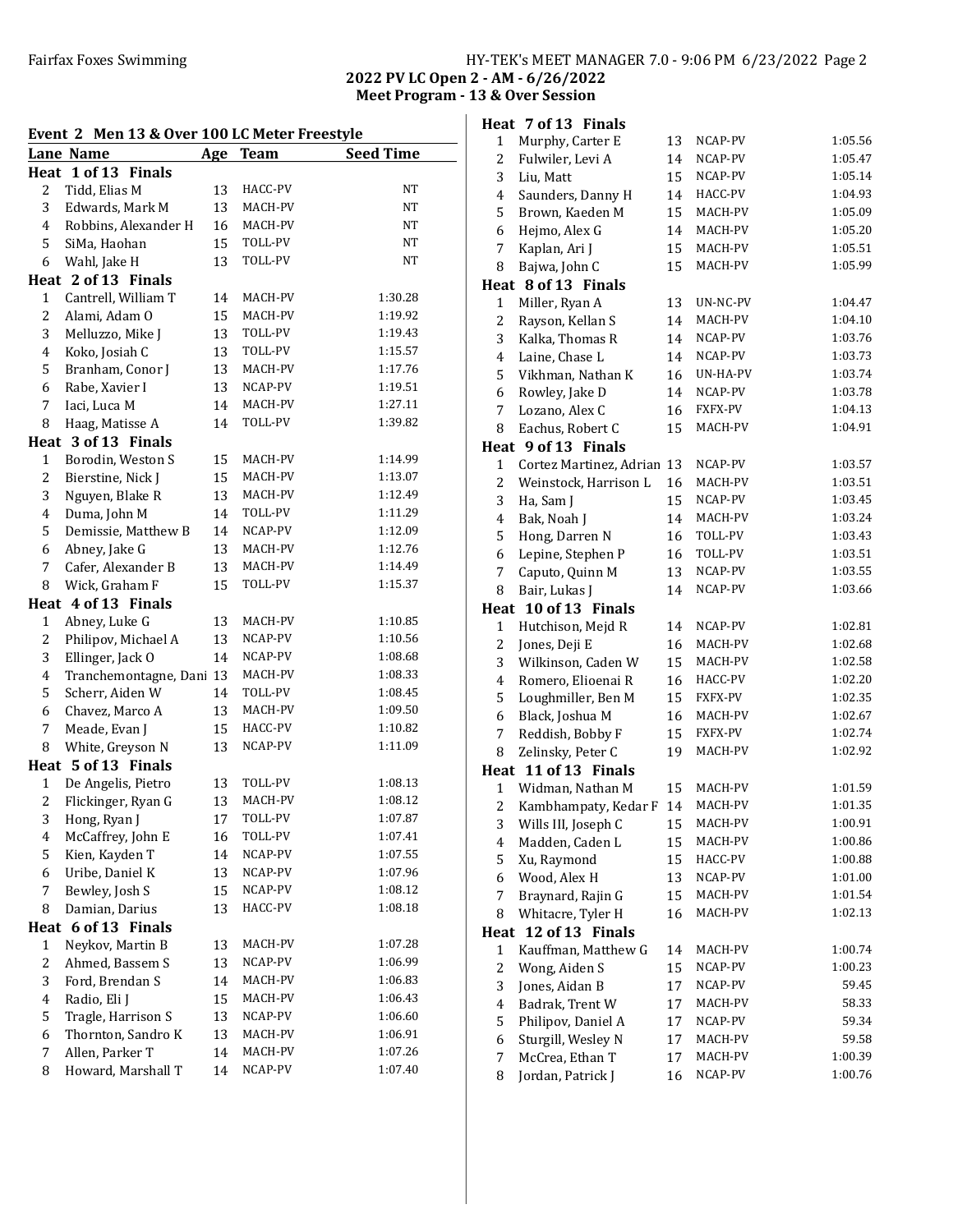# Fairfax Foxes Swimming Tairfax Foxes Swimming Tairfax Foxes Swimming Fairfax Foxes Swimming

2022 PV LC Open 2 - AM - 6/26/2022 Meet Program - 13 & Over Session

### Heat 13 Finals (#2 Men 13 & Over 100 LC Meter Freestyle)

|   | Oey, Daevin W       | 17 | <b>MACH-PV</b> | 58.14 |
|---|---------------------|----|----------------|-------|
| 2 | Beukema, Nathan W   | 18 | MACH-PV        | 57.77 |
| 3 | Harriot, Jackson A  | 15 | <b>MACH-PV</b> | 57.33 |
| 4 | Bajwa, David G      | 19 | MACH-PV        | 56.09 |
| 5 | Ross, Jayson C      | 15 | MACH-PV        | 56.47 |
| 6 | St Louis, Charlie E | 15 | MACH-PV        | 57.56 |
|   | Harriot, James M    | 17 | <b>MACH-PV</b> | 57.90 |
| 8 | Bunn, Chris I       | 18 | MACH-PV        | 58.19 |

#### Event 3 Women 13 & Over 200 LC Meter Butterfly

| LVCIIt 9 - WONICH 19 & OVCI-200 LC MCWI DUUCI NV |                     |     |                |                  |  |  |
|--------------------------------------------------|---------------------|-----|----------------|------------------|--|--|
|                                                  | Lane Name           | Age | <b>Team</b>    | <b>Seed Time</b> |  |  |
|                                                  | Heat 1 of 2 Finals  |     |                |                  |  |  |
| 3                                                | Gauthier, Lia J     | 14  | MACH-PV        | NT               |  |  |
| 4                                                | Munn, Camryn E      | 13  | NCAP-PV        | 3:27.72          |  |  |
| 5.                                               | White, Taylor B     | 14  | TOLL-PV        | NT               |  |  |
| 6                                                | Patterson, Brooke E | 13  | <b>TOLL-PV</b> | NT               |  |  |
|                                                  | Heat 2 of 2 Finals  |     |                |                  |  |  |
| 1                                                | Moore, Kennedy L    | 16  | NCAP-PV        | 3:05.25          |  |  |
| 2                                                | He, Emma C          | 14  | NCAP-PV        | 2:55.15          |  |  |
| 3                                                | Owen, Veronika N    | 15  | HACC-PV        | 2:35.45          |  |  |
| 4                                                | Buechler, Jordan N  | 20  | UN-MA-PV       | 2:22.89          |  |  |
| 5.                                               | Waugh, Olivia F     | 16  | MACH-PV        | 2:29.04          |  |  |
| 6                                                | Iaci, Ellie M       | 16  | MACH-PV        | 2:46.51          |  |  |
| 7                                                | Amatucci, Gina D    | 14  | <b>FXFX-PV</b> | 3:00.89          |  |  |
| 8                                                | Arnold, Elyse K     | 16  | MACH-PV        | 3:07.44          |  |  |

#### Event 4 Men 13 & Over 200 LC Meter Butterfly

|              | Lane Name            | Age | <b>Team</b> | <b>Seed Time</b> |
|--------------|----------------------|-----|-------------|------------------|
|              | Heat 1 of 4 Finals   |     |             |                  |
| 3            | Flickinger, Ryan G   | 13  | MACH-PV     | NT               |
| 4            | McLellan, Owen L     | 13  | TOLL-PV     | NT               |
| 5            | Garcia, Benicio S    | 13  | PAC-PV      | NT               |
|              | Heat 2 of 4 Finals   |     |             |                  |
| 1            | Piccolo, Ethan C     | 14  | MACH-PV     | NT               |
| 2            | Makepeace, Archie W  | 14  | TOLL-PV     | NT               |
| 3            | Vikhman, Nathan K    | 16  | UN-HA-PV    | NT               |
| 4            | Cantrell, Zach M     | 17  | MACH-PV     | NT               |
| 5            | Robbins, Alexander H | 16  | MACH-PV     | NT               |
| 6            | St Louis, Charlie E  | 15  | MACH-PV     | NT               |
| 7            | Kibsey, Michael A    | 14  | MACH-PV     | NT               |
|              | Heat 3 of 4 Finals   |     |             |                  |
| $\mathbf{1}$ | Witlin, Luke R       | 16  | MACH-PV     | 3:00.77          |
| 2            | Liu, Matt            | 15  | NCAP-PV     | 2:55.89          |
| 3            | Bajwa, David G       | 19  | MACH-PV     | 2:49.46          |
| 4            | Weiner, Ben S        | 14  | NCAP-PV     | 2:40.22          |
| 5            | Layden, Carter T     | 14  | NCAP-PV     | 2:44.56          |
| 6            | Chi, Branson         | 14  | NCAP-PV     | 2:50.22          |
| 7            | Everitt, Gage M      | 14  | NCAP-PV     | 2:57.86          |
| 8            | Nickel, Jonathan P   | 14  | FXFX-PV     | 3:11.17          |

# Heat 4 of 4 Finals Eachus, Robert C 15 MACH-PV 2:32.44 2 Diatchenko, Alexander | 15 NCAP-PV 2:28.86

|                   | 17                                                                                                  | <b>FXFX-PV</b> | 2:22.18 |
|-------------------|-----------------------------------------------------------------------------------------------------|----------------|---------|
|                   |                                                                                                     | MACH-PV        | 2:18.05 |
|                   | 15                                                                                                  | NCAP-PV        | 2:21.41 |
|                   | 14                                                                                                  | NCAP-PV        | 2:28.20 |
|                   | 15                                                                                                  | HACC-PV        | 2:30.44 |
| Beltram, Isaiah E | 14                                                                                                  | NCAP-PV        | 2:34.29 |
|                   | 3 Loughmiller, Max E<br>4 Piccolo, James F<br>5 Kim, Jayden H<br>6 O'Shea, Calum C<br>7 Xu, Raymond |                |         |

## Event 5 Women 13 & Over 100 LC Meter Breaststroke

|                | <b>Lane Name</b>       | <u>Age</u> | <b>Team</b> | <b>Seed Time</b> |
|----------------|------------------------|------------|-------------|------------------|
|                | Heat 1 of 8 Finals     |            |             |                  |
| 1              | Ebaugh, Maddie E       | 13         | MACH-PV     | NT               |
| 2              | Mosford, Claire I      | 14         | MACH-PV     | NT               |
| 3              | Duggan, Charlotte A    | 13         | NCAP-PV     | 2:01.42          |
| 4              | Thorpe, Sadie L        | 13         | TOLL-PV     | 1:51.14          |
| 5              | Buchanan, Brooke M     | 13         | NCAP-PV     | 1:51.40          |
| 6              | Vieira, Charlotte B    | 13         | TOLL-PV     | 2:20.40          |
| 7              | Hymans, Aubrey L       | 13         | MACH-PV     | NT               |
|                | Heat 2 of 8 Finals     |            |             |                  |
| $\mathbf 1$    | Fayyad, Zoe N          | 14         | TOLL-PV     | 1:46.75          |
| 2              | Porter, Drew A         | 14         | MACH-PV     | 1:42.82          |
| 3              | Lam, Valerie Q         | 14         | MACH-PV     | 1:41.15          |
| 4              | Wierschke, Danielle J  | 13         | FAA-PV      | 1:37.69          |
| 5              | Freisthler, Gretchen   | 18         | MACH-PV     | 1:38.70          |
| 6              | Allbritton, Jada M     | 15         | MACH-PV     | 1:42.38          |
| 7              | Auroux, Anne-Sophie E  | 16         | TOLL-PV     | 1:45.80          |
| 8              | Knapp, Shannon O       | 13         | NCAP-PV     | 1:46.92          |
|                | Heat 3 of 8 Finals     |            |             |                  |
| 1              | Shifflett, Brooke S    | 14         | NCAP-PV     | 1:37.15          |
| 2              | Armstrong, Katelyn A   | 13         | MACH-PV     | 1:36.80          |
| 3              | Americo, Emily G       | 15         | TOLL-PV     | 1:36.74          |
| 4              | Sorensen, Natalie M    | 16         | MACH-PV     | 1:35.83          |
| 5              | Garrett, Amelia L      | 13         | TOLL-PV     | 1:36.40          |
| 6              | Killian, Scarlett G    | 13         | FAA-PV      | 1:36.75          |
| 7              | Woodside, Nina K       | 14         | NCAP-PV     | 1:36.83          |
| 8              | Cramer, Isabell J      | 13         | NCAP-PV     | 1:37.53          |
|                | Heat 4 of 8 Finals     |            |             |                  |
| $\mathbf 1$    | Patterson, Brooke E    | 13         | TOLL-PV     | 1:34.95          |
| 2              | Burton, Bryce L        | 13         | MACH-PV     | 1:34.50          |
| 3              | He, Emma C             | 14         | NCAP-PV     | 1:34.46          |
| 4              | Lasut, Tess E          | 14         | MACH-PV     | 1:33.25          |
| 5              | Alston, Elizabeth D    | 15         | MACH-PV     | 1:33.44          |
| 6              | van Waesberghe, Isabel | 14         | NCAP-PV     | 1:34.46          |
| 7              | Blachere, Corinne S    | 14         | MACH-PV     | 1:34.87          |
| 8              | Lawyer, Audrey E       | 14         | NCAP-PV     | 1:35.11          |
|                | Heat 5 of 8 Finals     |            |             |                  |
| $\mathbf 1$    | Latona, Kherrington L  | 13         | NCAP-PV     | 1:32.36          |
| 2              | Amatucci, Gina D       | 14         | FXFX-PV     | 1:32.19          |
| 3              | Valverde, Lily J       | 17         | MACH-PV     | 1:31.42          |
| $\overline{4}$ | Holtz, Nadia A         | 14         | TOLL-PV     | 1:31.02          |
| 5              | Woody, Anna L          | 13         | MACH-PV     | 1:31.08          |
| 6              | Bodner, Leila G        | 15         | MACH-PV     | 1:32.12          |
| 7              | Caldwell, Camilla J    | 15         | NCAP-PV     | 1:32.30          |
| 8              | Pattie, Sydney J       | 15         | NCAP-PV     | 1:32.62          |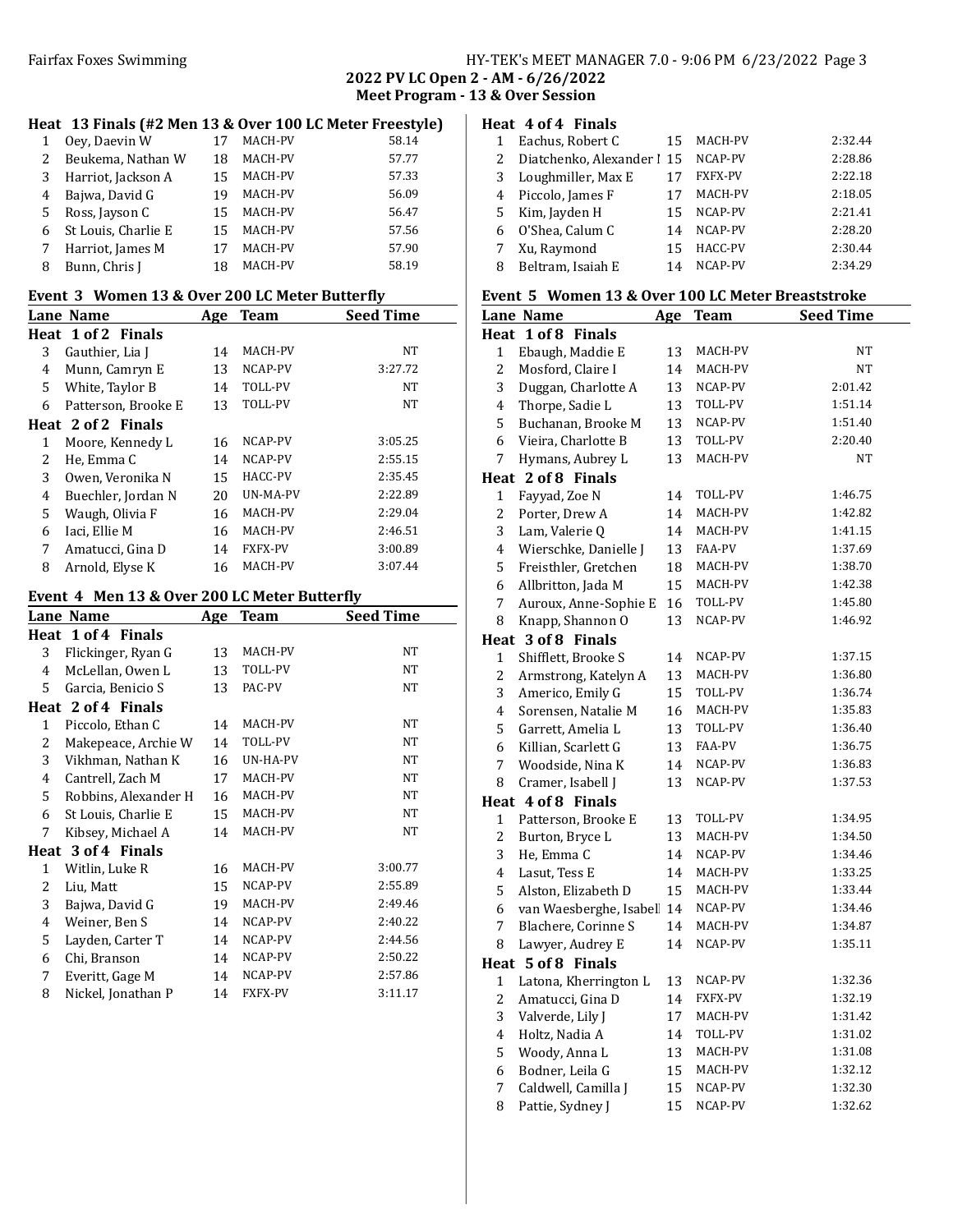| HY-TEK's MEET MANAGER 7.0 - 9:06 PM 6/23/2022 Page 4 |  |  |  |
|------------------------------------------------------|--|--|--|
|------------------------------------------------------|--|--|--|

2022 PV LC Open 2 - AM - 6/26/2022 Meet Program - 13 & Over Session

|                | Heat 6 Finals (#5 Women 13 & Over 100 LC Meter Breaststro |    |                |         | I |
|----------------|-----------------------------------------------------------|----|----------------|---------|---|
| $\mathbf{1}$   | Harris, Madison A                                         | 14 | MACH-PV        | 1:30.37 |   |
| $\overline{2}$ | Gilman, Heidi F                                           | 14 | NCAP-PV        | 1:30.17 |   |
| 3              | McCurry, Eva M                                            | 15 | NCAP-PV        | 1:29.77 |   |
| 4              | Poulos, Paige A                                           | 14 | NCAP-PV        | 1:29.16 |   |
| 5              | Dougherty, Jax G                                          | 14 | FAA-PV         | 1:29.65 |   |
| 6              | Thaivalappil, Maya E                                      | 13 | NCAP-PV        | 1:29.78 |   |
| 7              | Suma, Sydney M                                            | 14 | MACH-PV        | 1:30.30 |   |
| 8              | Read, Colleen E                                           | 16 | MACH-PV        | 1:30.88 |   |
|                | Heat 7 of 8 Finals                                        |    |                |         | I |
| $\mathbf{1}$   | McGowan, Genevieve E                                      | 16 | HACC-PV        | 1:28.59 |   |
| 2              | Saunders, Alicia B                                        | 16 | HACC-PV        | 1:28.04 |   |
| 3              | Laine, Bryar J                                            | 16 | NCAP-PV        | 1:27.39 |   |
| 4              | Masten, Payton E                                          | 13 | MACH-PV        | 1:26.74 |   |
| 5              | Iaci, Ellie M                                             | 16 | MACH-PV        | 1:27.33 |   |
| 6              | Weatherbee, Ellie M                                       | 15 | FXFX-PV        | 1:27.46 |   |
| 7              | Knaggs, Claire E                                          | 17 | MACH-PV        | 1:28.51 |   |
| 8              | Rudick, Julia D                                           | 14 | TOLL-PV        | 1:28.80 |   |
|                | Heat 8 of 8 Finals                                        |    |                |         | I |
| $\mathbf{1}$   | Caines, Maura E                                           | 16 | <b>FXFX-PV</b> | 1:25.93 |   |
| 2              | Buckley, Olivia L                                         | 13 | NCAP-PV        | 1:24.80 |   |
| 3              | Lasmane, Agnese E                                         | 17 | MACH-PV        | 1:18.05 |   |
| 4              | Clabeaux, Jacqueline R                                    | 22 | UN-MK-PV       | 1:16.50 |   |
| 5              | Bryan, Elizabeth M                                        | 13 | MACH-PV        | 1:17.42 |   |
| 6              | Kim, Ellie N                                              | 17 | MACH-PV        | 1:22.66 |   |
| 7              | Maloney, Aine J                                           | 15 | <b>FXFX-PV</b> | 1:25.82 |   |
| 8              | Whelan, Abby K                                            | 14 | MACH-PV        | 1:26.00 |   |

# Event 6 Men 13 & Over 100 LC Meter Breaststroke

|              | Lane Name             | <u>Age</u> | <b>Team</b> | Seed Time |
|--------------|-----------------------|------------|-------------|-----------|
|              | Heat 1 of 9 Finals    |            |             |           |
| 2            | Tidd, Elias M         | 13         | HACC-PV     | <b>NT</b> |
| 3            | Bierstine, Nick J     | 15         | MACH-PV     | NT        |
| 4            | Read, Kevin M         | 14         | MACH-PV     | 2:18.17   |
| 5            | Weinstock, Harrison L | 16         | MACH-PV     | NT        |
| 6            | De Angelis, Pietro    | 13         | TOLL-PV     | <b>NT</b> |
| Heat         | 2 of 9 Finals         |            |             |           |
| $\mathbf{1}$ | Wahl, Jake H          | 13         | TOLL-PV     | 1:50.24   |
| 2            | Hejmo, Alex G         | 14         | MACH-PV     | 1:45.01   |
| 3            | Borodin, Weston S     | 15         | MACH-PV     | 1:41.14   |
| 4            | Philipov, Michael A   | 13         | NCAP-PV     | 1:39.91   |
| 5            | Howard, Marshall T    | 14         | NCAP-PV     | 1:40.26   |
| 6            | SiMa, Haohan          | 15         | TOLL-PV     | 1:43.46   |
| 7            | Melluzzo, Mike J      | 13         | TOLL-PV     | 1:48.70   |
| 8            | Alami, Adam O         | 15         | MACH-PV     | 1:53.97   |
| Heat         | 3 of 9 Finals         |            |             |           |
| 1            | Abney, Luke G         | 13         | MACH-PV     | 1:36.93   |
| 2            | Zelinsky, Peter C     | 19         | MACH-PV     | 1:34.69   |
| 3            | White, Greyson N      | 13         | NCAP-PV     | 1:34.15   |
| 4            | Nguyen, Blake R       | 13         | MACH-PV     | 1:33.65   |
| 5            | Wick, Graham F        | 15         | TOLL-PV     | 1:33.73   |
| 6            | Demissie, Matthew B   | 14         | NCAP-PV     | 1:34.55   |
| 7            | Rabe, Xavier I        | 13         | NCAP-PV     | 1:35.96   |
| 8            | Abney, Jake G         | 13         | MACH-PV     | 1:36.95   |

|                         | Heat 4 of 9 Finals         |    |                |         |
|-------------------------|----------------------------|----|----------------|---------|
| 1                       | Steinhelper, Lukas D       | 14 | FAA-PV         | 1:33.49 |
| 2                       | Kien, Kayden T             | 14 | NCAP-PV        | 1:33.04 |
| 3                       | Tranchemontagne, Dani      | 13 | MACH-PV        | 1:32.45 |
| $\overline{4}$          | Ahmed, Bassem S            | 13 | NCAP-PV        | 1:31.63 |
| 5                       | McLellan, Owen L           | 13 | TOLL-PV        | 1:31.81 |
| 6                       | Miller, Ryan A             | 13 | UN-NC-PV       | 1:32.66 |
| 7                       | Hong, Darren N             | 16 | TOLL-PV        | 1:33.21 |
| 8                       | Fulwiler, Levi A           | 14 | NCAP-PV        | 1:33.57 |
| Heat                    | 5 of 9 Finals              |    |                |         |
| $\mathbf{1}$            | Bair, Lukas J              | 14 | NCAP-PV        | 1:31.03 |
| $\overline{c}$          | Radio, Eli J               | 15 | MACH-PV        | 1:28.38 |
| 3                       | Makepeace, Archie W        | 14 | TOLL-PV        | 1:27.64 |
| 4                       | Duma, John M               | 14 | TOLL-PV        | 1:26.83 |
| 5                       | Rayson, Kellan S           | 14 | MACH-PV        | 1:27.29 |
| 6                       | Chavez, Marco A            | 13 | MACH-PV        | 1:28.23 |
| 7                       | Song, Josh J               | 13 | NCAP-PV        | 1:29.11 |
| 8                       | Cortez Martinez, Adrian 13 |    | NCAP-PV        | 1:31.45 |
|                         | Heat 6 of 9 Finals         |    |                |         |
| 1                       | Bajwa, John C              | 15 | MACH-PV        | 1:26.30 |
| $\overline{\mathbf{c}}$ | Meade, Evan J              | 15 | HACC-PV        | 1:26.18 |
| 3                       | Loughmiller, Ben M         | 15 | <b>FXFX-PV</b> | 1:25.50 |
| $\overline{4}$          | Parkzes, Mason S           | 14 | NCAP-PV        | 1:24.79 |
| 5                       | Brown, Kaeden M            | 15 | MACH-PV        | 1:25.21 |
| 6                       | Ellinger, Jack O           | 14 | NCAP-PV        | 1:25.56 |
| 7                       | Kang, Ian T                | 13 | NCAP-PV        | 1:26.24 |
| 8                       | Kalka, Thomas R            | 14 | NCAP-PV        | 1:26.48 |
|                         | Heat 7 of 9 Finals         |    |                |         |
| $\mathbf{1}$            | Manning, Jason C           | 13 | FAA-PV         | 1:23.70 |
| 2                       | Black, Joshua M            | 16 | MACH-PV        | 1:23.31 |
| 3                       | Kauffman, Matthew G        | 14 | MACH-PV        | 1:22.69 |
| $\overline{4}$          | Peppelman, JD D            | 15 | TOLL-PV        | 1:22.55 |
| 5                       | Romero, Elioenai R         | 16 | HACC-PV        | 1:22.62 |
| 6                       | Reddish, Bobby F           | 15 | FXFX-PV        | 1:23.19 |
| 7                       | Scherr, Aiden W            | 14 | TOLL-PV        | 1:23.62 |
| 8                       | Lynch, Brycen C            | 16 | FXFX-PV        | 1:24.05 |
|                         | Heat 8 of 9 Finals         |    |                |         |
| $\mathbf{1}$            | Kaplan, Ari J              | 15 | MACH-PV        | 1:19.90 |
| $\overline{c}$          | Harriot, Jackson A         | 15 | MACH-PV        | 1:19.23 |
| 3                       | Jordan, Patrick J          | 16 | NCAP-PV        | 1:17.72 |
| $\overline{4}$          | Jacobs, Charlie J          | 16 | TOLL-PV        | 1:17.21 |
| 5                       | McCrea, Ethan T            | 17 | MACH-PV        | 1:17.57 |
| 6                       | Wills III, Joseph C        | 15 | MACH-PV        | 1:18.71 |
| 7                       | Wong, Aiden S              | 15 | NCAP-PV        | 1:19.85 |
| 8                       | Hutchison, Mejd R          | 14 | NCAP-PV        | 1:20.12 |
| Heat                    | 9 of 9 Finals              |    |                |         |
| 1                       | Kambhampaty, Kedar F       | 14 | MACH-PV        | 1:16.93 |
| $\overline{\mathbf{c}}$ | Wilkinson, Caden W         | 15 | MACH-PV        | 1:14.94 |
| 3                       | Hong, Ryan J               | 17 | TOLL-PV        | 1:13.23 |
| $\overline{4}$          | Badrak, Trent W            | 17 | MACH-PV        | 1:11.81 |
| 5                       | Jones, Deji E              | 16 | MACH-PV        | 1:12.69 |
| 6                       | Wood, Alex H               | 13 | NCAP-PV        | 1:14.58 |
| 7                       | Witlin, Luke R             | 16 | MACH-PV        | 1:16.20 |
| 8                       | Jones, Aidan B             | 17 | NCAP-PV        | 1:17.12 |
|                         |                            |    |                |         |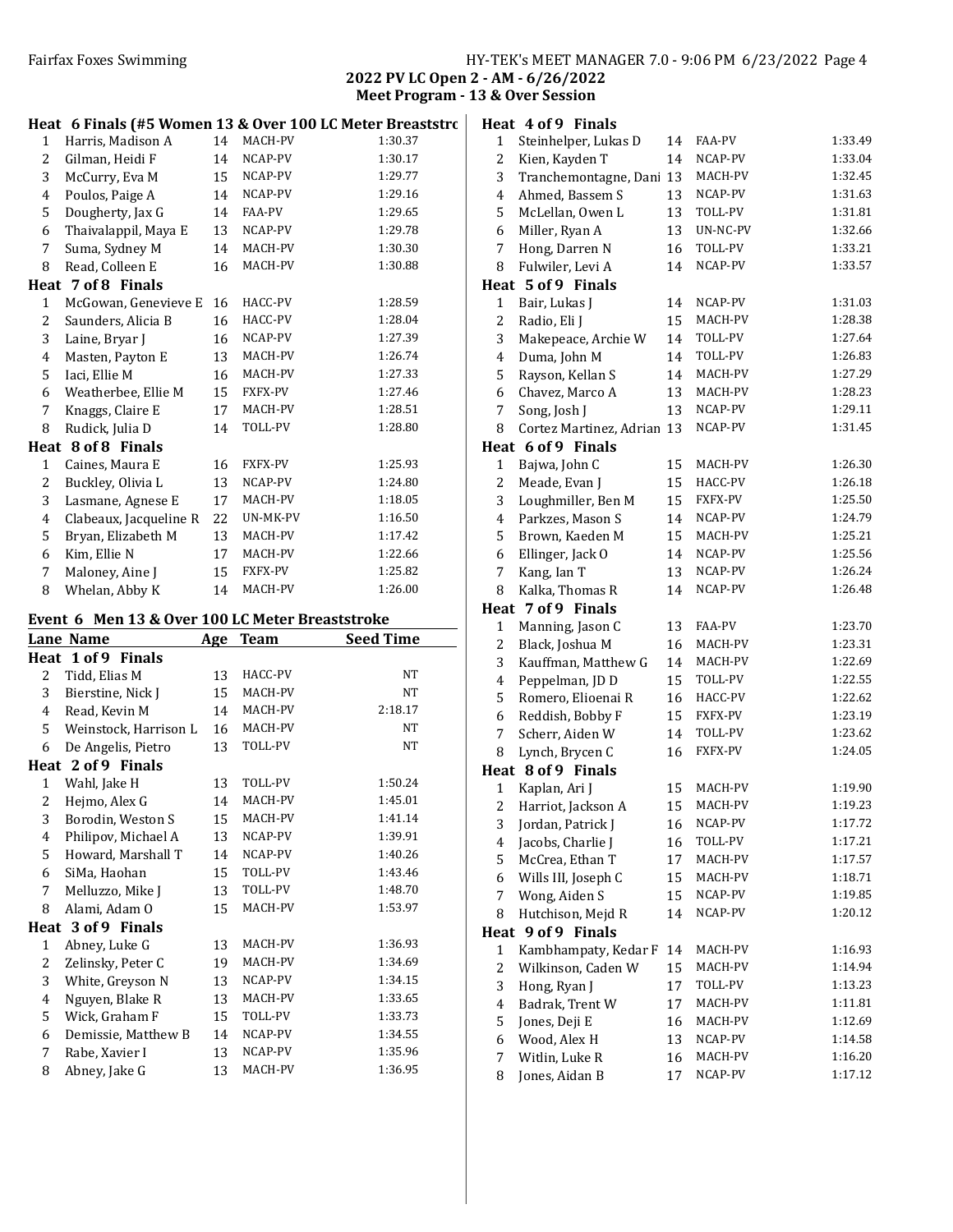### Fairfax Foxes Swimming HY-TEK's MEET MANAGER 7.0 - 9:06 PM 6/23/2022 Page 5 2022 PV LC Open 2 - AM - 6/26/2022 Meet Program - 13 & Over Session

### Event 7 Women 400 LC Meter IM

|    | Name                  | Age | Team    | <b>Seed Time</b> |
|----|-----------------------|-----|---------|------------------|
| 1  | Kaplan, Becca S       | 18  | MACH-PV | 5:41.10          |
| 2  | Siraj, Hannah G       | 15  | HACC-PV | 5:48.92          |
| 3  | Powell, Maddie C      | 16  | MACH-PV | 5:51.21          |
| 4  | Carr, Samantha M      | 15  | NCAP-PV | 5:53.49          |
| 5  | Blake, Emilia B       | 14  | MACH-PV | 5:53.51          |
| 6  | Wilson, Genevieve E   | 14  | MACH-PV | 5:57.40          |
| 7  | White, Taylor B       | 14  | TOLL-PV | 6:01.26          |
| 8  | Thai, Kaitlyn T       | 14  | NCAP-PV | 6:02.54          |
| 9  | Laine, Bryar J        | 16  | NCAP-PV | 6:04.82          |
| 10 | Wood, Augusta D       | 18  | HACC-PV | 6:08.05          |
| 11 | Feinberg, Mad C       | 13  | FXFX-PV | 6:09.95          |
| 12 | Latona, Kherrington L | 13  | NCAP-PV | 6:10.49          |
| 13 | Fleming, Brianna M    | 12  | NCAP-PV | 6:12.86          |
| 14 | Young, Emma G         | 13  | NCAP-PV | 6:16.47          |
| 15 | Cypher, Fiona S       | 11  | NCAP-PV | 6:28.78          |
| 16 | Rudick, Julia D       | 14  | TOLL-PV | NT               |
| 17 | Thornton, Kira N      | 16  | MACH-PV | NT               |
| 18 | Suma, Sydney M        | 14  | MACH-PV | NT               |
| 19 | Smittle, Carlin R     | 15  | MACH-PV | NT               |
| 20 | Pham, Gabrielle M     | 14  | MACH-PV | NT               |

#### Event 8 Men 400 LC Meter IM

|    | Name                       | Age | <b>Team</b>    | <b>Seed Time</b> |
|----|----------------------------|-----|----------------|------------------|
| 1  | Diatchenko, Alexander   15 |     | NCAP-PV        | 5:11.58          |
| 2  | Saunders, Danny H          | 14  | HACC-PV        | 5:14.91          |
| 3  | Weiner, Ben S              | 14  | NCAP-PV        | 5:20.22          |
| 4  | Widman, Nathan M           | 15  | MACH-PV        | 5:23.95          |
| 5  | Caputo, Quinn M            | 13  | NCAP-PV        | 5:27.06          |
| 6  | Beltram, Isaiah E          | 14  | NCAP-PV        | 5:27.96          |
| 7  | Rowley, Jake D             | 14  | NCAP-PV        | 5:35.86          |
| 8  | Ha, Sam J                  | 15  | NCAP-PV        | 5:38.45          |
| 9  | O'Shea, Calum C            | 14  | NCAP-PV        | 5:43.34          |
| 10 | Ahmed, Bassem S            | 13  | NCAP-PV        | 5:54.31          |
| 11 | Curb, Tristan S            | 13  | NCAP-PV        | 5:58.86          |
| 12 | Hayden, Blake S            | 12  | NCAP-PV        | 6:00.22          |
| 13 | White, Greyson N           | 13  | NCAP-PV        | 6:00.22          |
| 14 | Ha, Joel V                 | 12  | NCAP-PV        | 6:00.22          |
| 15 | Nguyen, Blake R            | 13  | MACH-PV        | 6:16.28          |
| 16 | Chi, Branson               | 14  | NCAP-PV        | 6:20.65          |
| 17 | Davis, Wyatt B             | 12  | NCAP-PV        | 6:25.86          |
| 18 | Li, Andy W                 | 12  | NCAP-PV        | 6:25.86          |
| 19 | Bewley, Josh S             | 15  | NCAP-PV        | 6:39.41          |
| 20 | Garcia, Geo M              | 12  | NCAP-PV        | 6:41.19          |
| 21 | Lepine, Stephen P          | 16  | TOLL-PV        | <b>NT</b>        |
| 22 | Duma, John M               | 14  | TOLL-PV        | <b>NT</b>        |
| 23 | Haag, Matisse A            | 14  | TOLL-PV        | <b>NT</b>        |
| 24 | Lynch, Brycen C            | 16  | <b>FXFX-PV</b> | <b>NT</b>        |
| 25 | Cantrell, William T        | 14  | MACH-PV        | <b>NT</b>        |
| 26 | Witlin, Luke R             | 16  | MACH-PV        | <b>NT</b>        |
| 27 | Thornton, Sandro K         | 13  | MACH-PV        | NT               |
| 28 | St Louis, Charlie E        | 15  | MACH-PV        | <b>NT</b>        |
| 29 | Jones, Deji E              | 16  | MACH-PV        | NT               |
| 30 | Yu, Felix P                | 10  | MACH-PV        | NT               |

### Event 9 Women 13 & Over 200 LC Meter Freestyle Name Age Team Seed Time 1 Buechler, Jordan N 20 UN-MA-PV 2:04.99 2 Clabeaux, Jacqueline R 22 UN-MK-PV 2:15.51 Bryan, Elizabeth M 13 MACH-PV 2:15.68 4 Waugh, Olivia F 16 MACH-PV 2:15.73 Sorensen, Natalie M 16 MACH-PV 2:17.94 Owen, Veronika N 15 HACC-PV 2:23.52 Portella, Arianna M 15 MACH-PV 2:23.63 8 Trinh, Lili A 15 NCAP-PV 2:24.18 9 Wood, Augusta D 18 HACC-PV 2:26.05 10 Zembiec, Fallyn J 16 MACH-PV 2:26.13 11 Kim, Ellie N 17 MACH-PV 2:27.21 12 Knaggs, Claire E 17 MACH-PV 2:27.33 13 Bedford, Madison K 14 NCAP-PV 2:27.68 14 Laine, Bryar J 16 NCAP-PV 2:28.57 Read, Colleen E 16 MACH-PV 2:28.82 Bodner, Leila G 15 MACH-PV 2:29.74 17 Buckley, Olivia L 13 NCAP-PV 2:30.03 Lasut, Tess E 14 MACH-PV 2:30.39 Duggan, Charlotte A 13 NCAP-PV 2:30.93 20 Carr, Samantha M 15 NCAP-PV 2:31.41 21 Caines, Maura E 16 FXFX-PV 2:31.51 22 Williams, Kaylee N 17 FXFX-PV 2:31.53 Fayyad, Zoe N 14 TOLL-PV 2:32.48 Wilson, Genevieve E 14 MACH-PV 2:32.51 25 Burton, Bryce L 13 MACH-PV 2:32.67 26 Sturgill, Lydia K 15 MACH-PV 2:33.05 27 Encinas, Valerie A 17 NCAP-PV 2:33.11 28 Rao, Sahana J 14 NCAP-PV 2:34.77 Thai, Kaitlyn T 14 NCAP-PV 2:34.82 30 Caldwell, Camilla J 15 NCAP-PV 2:34.85 31 van Waesberghe, Isabel 14 NCAP-PV 2:34.97 Dougherty, Jax G 14 FAA-PV 2:35.73 Faustini, Nina M 13 MACH-PV 2:36.56 Blachere, Corinne S 14 MACH-PV 2:37.03 Killian, Scarlett G 13 FAA-PV 2:39.64 36 Pattie, Sydney J 15 NCAP-PV 2:40.40 37 Saunders, Alicia B 16 HACC-PV 2:40.41 Munn, Camryn E 13 NCAP-PV 2:41.24 Dominguez, Kaylee M 13 NCAP-PV 2:43.33 Knapp, Shannon O 13 NCAP-PV 2:43.54 Falzone, Ana L 15 NCAP-PV 2:44.03 McCurry, Eva M 15 NCAP-PV 2:45.25 43 Wierschke, Danielle J 13 FAA-PV 2:47.91 Buchanan, Brooke M 13 NCAP-PV 2:49.02 Shetty, Anjali D 17 TOLL-PV 2:49.03 46 Shifflett, Brooke S 14 NCAP-PV 2:49.97 Lozano, Giselle E 14 FXFX-PV 2:52.03 Auroux, Anne-Sophie E 16 TOLL-PV 2:52.82 McDonald, Peyton E 14 NCAP-PV 2:54.39 Brown, Isabel D 14 TOLL-PV 3:00.84 51 Brown, Marissa D 16 MACH-PV 3:04.47 Porter, Drew A 14 MACH-PV 3:09.30 53 Holtz, Nadia A 14 TOLL-PV NT 54 Vieira, Charlotte B 13 TOLL-PV NT 55 Garrett, Amelia L 13 TOLL-PV NT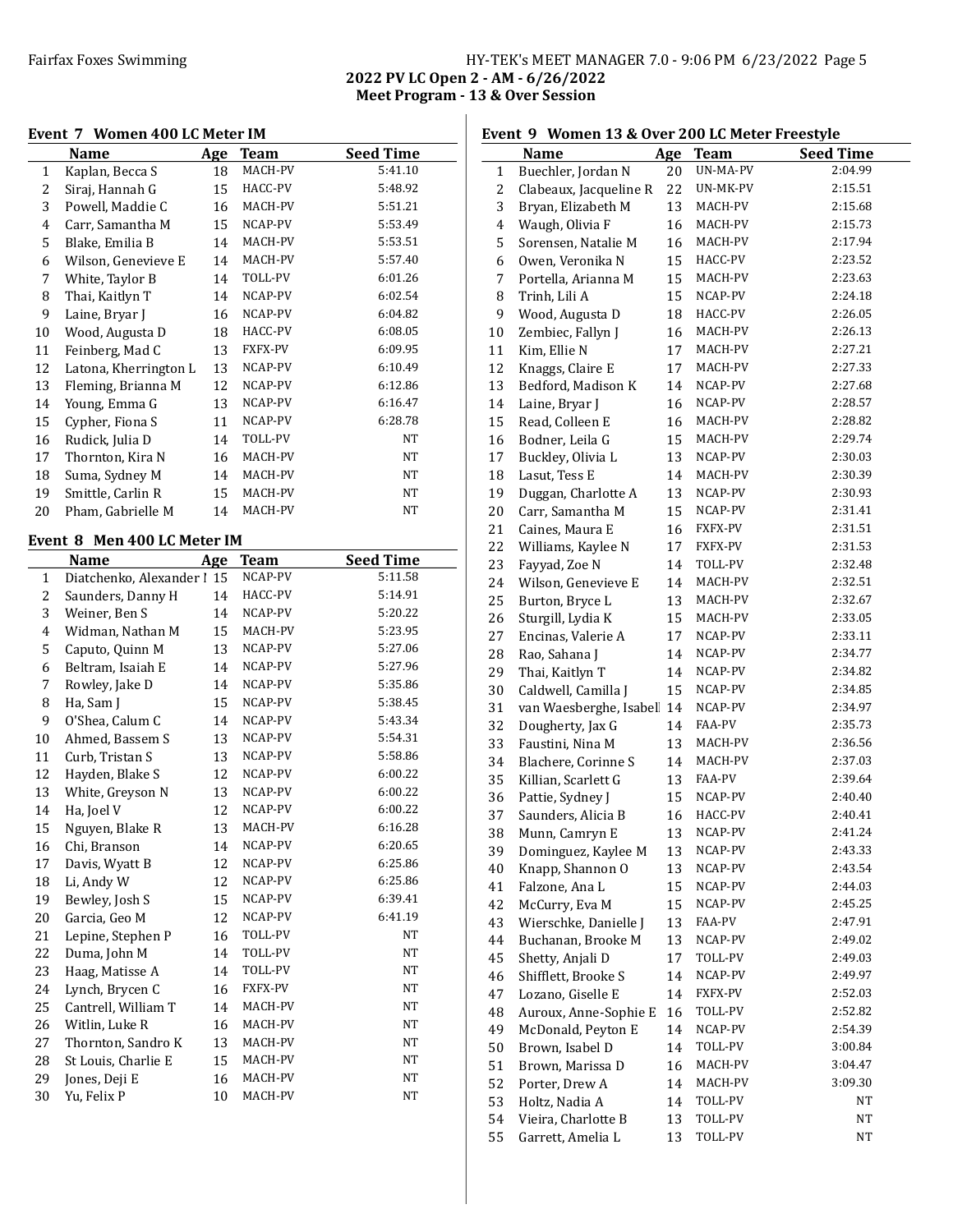### Fairfax Foxes Swimming Table 1986 Swimming HY-TEK's MEET MANAGER 7.0 - 9:06 PM 6/23/2022 Page 6

2022 PV LC Open 2 - AM - 6/26/2022 Meet Program - 13 & Over Session

| Event 9  (Women 13 & Over 200 LC Meter Freestyle) |                    |    |         |    |  |
|---------------------------------------------------|--------------------|----|---------|----|--|
| <b>Seed Time</b><br><b>Name</b><br>Age Team       |                    |    |         |    |  |
|                                                   | 56 Gauthier, Lia J | 14 | MACH-PV | NΤ |  |
| 57                                                | Ladd, Kennedy M    | 14 | MACH-PV | NT |  |
| 58                                                | Hymans, Aubrey L   | 13 | MACH-PV | NT |  |
| 59                                                | Lam, Valerie Q     | 14 | MACH-PV | NT |  |

# Event 10 Men 13 & Over 200 LC Meter Freestyle

|                | <b>Name</b>         | Age | Team     | <b>Seed Time</b> |
|----------------|---------------------|-----|----------|------------------|
| $\mathbf{1}$   | Bajwa, David G      | 19  | MACH-PV  | 2:06.25          |
| $\mathbf{2}$   | Jordan, Patrick J   | 16  | NCAP-PV  | 2:10.92          |
| 3              | Kauffman, Matthew G | 14  | MACH-PV  | 2:11.66          |
| $\overline{4}$ | Feinberg, Nathan G  | 16  | FXFX-PV  | 2:12.68          |
| 5              | Beukema, Nathan W   | 18  | MACH-PV  | 2:13.04          |
| 6              | Beltram, Isaiah E   | 14  | NCAP-PV  | 2:13.13          |
| 7              | Layden, Carter T    | 14  | NCAP-PV  | 2:13.73          |
| 8              | Kim, Jayden H       | 15  | NCAP-PV  | 2:14.01          |
| 9              | Lepine, Stephen P   | 16  | TOLL-PV  | 2:14.19          |
| 10             | Harriot, James M    | 17  | MACH-PV  | 2:14.63          |
| 11             | Laine, Chase L      | 14  | NCAP-PV  | 2:14.81          |
| 12             | Braynard, Rajin G   | 15  | MACH-PV  | 2:15.15          |
| 13             | Wood, Alex H        | 13  | NCAP-PV  | 2:15.44          |
| 14             | Lozano, Alex C      | 16  | FXFX-PV  | 2:15.55          |
| 15             | Caputo, Quinn M     | 13  | NCAP-PV  | 2:16.15          |
| 16             | McCrea, Ethan T     | 17  | MACH-PV  | 2:16.80          |
| 17             | Saunders, Danny H   | 14  | HACC-PV  | 2:17.84          |
| 18             | Oey, Daevin W       | 17  | MACH-PV  | 2:17.84          |
| 19             | Madden, Caden L     | 15  | MACH-PV  | 2:17.98          |
| 20             | Hejmo, Alex G       | 14  | MACH-PV  | 2:18.12          |
| 21             | Bak, Noah J         | 14  | MACH-PV  | 2:18.60          |
| 22             | Widman, Nathan M    | 15  | MACH-PV  | 2:18.84          |
| 23             | Wills III, Joseph C | 15  | MACH-PV  | 2:19.70          |
| 24             | Reddish, Bobby F    | 15  | FXFX-PV  | 2:20.07          |
| 25             | Piccolo, Ethan C    | 14  | MACH-PV  | 2:20.16          |
| 26             | Ross, Jayson C      | 15  | MACH-PV  | 2:20.17          |
| 27             | Romero, Elioenai R  | 16  | HACC-PV  | 2:20.62          |
| 28             | Ellinger, Jack O    | 14  | NCAP-PV  | 2:20.81          |
| 29             | Parkzes, Mason S    | 14  | NCAP-PV  | 2:21.06          |
| 30             | Miller, Ryan A      | 13  | UN-NC-PV | 2:21.12          |
| 31             | Ha, Sam J           | 15  | NCAP-PV  | 2:21.93          |
| 32             | Hutchison, Mejd R   | 14  | NCAP-PV  | 2:22.09          |
| 33             | Kaplan, Ari J       | 15  | MACH-PV  | 2:22.29          |
| 34             | Hong, Darren N      | 16  | TOLL-PV  | 2:23.07          |
| 35             | Jacobs, Charlie J   | 16  | TOLL-PV  | 2:23.64          |
| 36             | Philipov, Daniel A  | 17  | NCAP-PV  | 2:24.02          |
| 37             | Bair, Lukas J       | 14  | NCAP-PV  | 2:24.41          |
| 38             | Radio, Eli J        | 15  | MACH-PV  | 2:24.78          |
| 39             | Bajwa, John C       | 15  | MACH-PV  | 2:25.15          |
| 40             | Ford, Brendan S     | 14  | MACH-PV  | 2:25.32          |
| 41             | Uribe, Daniel K     | 13  | NCAP-PV  | 2:25.35          |
| 42             | Damian, Darius      | 13  | HACC-PV  | 2:26.03          |
| 43             | Cantrell, Zach M    | 17  | MACH-PV  | 2:26.03          |
| 44             | Murphy, Carter E    | 13  | NCAP-PV  | 2:26.34          |
| 45             | Chavez, Marco A     | 13  | MACH-PV  | 2:28.39          |
| 46             | Tragle, Harrison S  | 13  | NCAP-PV  | 2:29.09          |
| 47             | Neykov, Martin B    | 13  | MACH-PV  | 2:29.84          |
| 48             | Kien, Kayden T      | 14  | NCAP-PV  | 2:30.66          |
| 49             | Abney, Jake G       | 13  | MACH-PV  | 2:32.68          |

| 50 | Chi, Branson          | 14 | NCAP-PV        | 2:33.42 |
|----|-----------------------|----|----------------|---------|
| 51 | Kibsey, Michael A     | 14 | MACH-PV        | 2:33.69 |
| 52 | Vikhman, Nathan K     | 16 | UN-HA-PV       | 2:34.08 |
| 53 | Manning, Jason C      | 13 | FAA-PV         | 2:37.49 |
| 54 | Cafer, Alexander B    | 13 | MACH-PV        | 2:39.56 |
| 55 | Steinhelper, Lukas D  | 14 | FAA-PV         | 2:40.02 |
| 56 | Branham, Conor J      | 13 | MACH-PV        | 2:41.92 |
| 57 | Zelinsky, Peter C     | 19 | MACH-PV        | 2:42.12 |
| 58 | Tranchemontagne, Dani | 13 | MACH-PV        | 2:42.17 |
| 59 | Makepeace, Archie W   | 14 | TOLL-PV        | 2:42.86 |
| 60 | Peppelman, JD D       | 15 | TOLL-PV        | 2:42.93 |
| 61 | Iaci, Luca M          | 14 | MACH-PV        | 2:48.95 |
| 62 | Koko, Josiah C        | 13 | <b>TOLL-PV</b> | 2:50.11 |
| 63 | Hong, Ryan J          | 17 | TOLL-PV        | 2:50.88 |
| 64 | Wick, Graham F        | 15 | TOLL-PV        | 2:51.38 |
| 65 | Alami, Adam O         | 15 | MACH-PV        | 2:54.36 |
| 66 | Badrak, Trent W       | 17 | MACH-PV        | 2:54.38 |
| 67 | Black, Joshua M       | 16 | MACH-PV        | 3:01.12 |
| 68 | Melluzzo, Mike J      | 13 | TOLL-PV        | 3:02.74 |
| 69 | Read, Kevin M         | 14 | MACH-PV        | 3:02.80 |
| 70 | Kambhampaty, Kedar F  | 14 | MACH-PV        | 3:15.96 |
| 71 | Rabe, Xavier I        | 13 | NCAP-PV        | 3:56.35 |
| 72 | Xu, Raymond           | 15 | HACC-PV        | NT      |
| 73 | Scherr, Aiden W       | 14 | TOLL-PV        | NT      |
| 74 | De Angelis, Pietro    | 13 | TOLL-PV        | NT      |
| 75 | Weinstock, Harrison L | 16 | MACH-PV        | NT      |
| 76 | Caton, Andrew J       | 15 | MACH-PV        | NT      |

# Event 11 Women 13 & Over 200 LC Meter Backstroke

|    | Name                 | Age | <b>Team</b>    | <b>Seed Time</b> |
|----|----------------------|-----|----------------|------------------|
| 1  | Kass, Morgan L       | 14  | MACH-PV        | 2:26.74          |
| 2  | Mastropaolo, Megan P | 21  | MAKO-PV        | 2:27.41          |
| 3  | Dunn, Zoe E          | 15  | NCAP-PV        | 2:34.25          |
| 4  | Siraj, Hannah G      | 15  | HACC-PV        | 2:37.49          |
| 5  | Trinh, Lili A        | 15  | NCAP-PV        | 2:37.88          |
| 6  | Zembiec, Fallyn J    | 16  | MACH-PV        | 2:39.43          |
| 7  | Wilbur, Lilla E      | 14  | NCAP-PV        | 2:40.13          |
| 8  | Yoon, Michelle Y     | 14  | NCAP-PV        | 2:41.04          |
| 9  | Poulos, Paige A      | 14  | NCAP-PV        | 2:42.15          |
| 10 | Thaivalappil, Maya E | 13  | NCAP-PV        | 2:42.66          |
| 11 | Ha, Elise T          | 17  | MACH-PV        | 2:43.78          |
| 12 | Cramer, Isabell J    | 13  | NCAP-PV        | 2:44.25          |
| 13 | Rao, Sahana J        | 14  | NCAP-PV        | 2:45.19          |
| 14 | Young, Emma G        | 13  | NCAP-PV        | 2:45.24          |
| 15 | Blake, Emilia B      | 14  | MACH-PV        | 2:45.88          |
| 16 | Ries, Lexi R         | 15  | NCAP-PV        | 2:48.43          |
| 17 | Masten, Payton E     | 13  | MACH-PV        | 2:48.49          |
| 18 | Woodside, Nina K     | 14  | NCAP-PV        | 2:48.55          |
| 19 | Suma, Sydney M       | 14  | MACH-PV        | 2:48.89          |
| 20 | Valverde, Lily J     | 17  | MACH-PV        | 2:48.95          |
| 21 | Alston, Elizabeth D  | 15  | MACH-PV        | 2:49.35          |
| 22 | Freisthler, Gretchen | 18  | MACH-PV        | 2:50.14          |
| 23 | Powell, Sophia G     | 13  | NCAP-PV        | 2:50.32          |
| 24 | Bedford, Molly R     | 13  | NCAP-PV        | 2:51.86          |
| 25 | Armstrong, Katelyn A | 13  | MACH-PV        | 2:53.57          |
| 26 | Patterson, Brooke E  | 13  | TOLL-PV        | 2:54.31          |
| 27 | Allbritton, Jada M   | 15  | MACH-PV        | 2:56.33          |
| 28 | Parker, Julia F      | 16  | <b>FXFX-PV</b> | 2:56.46          |